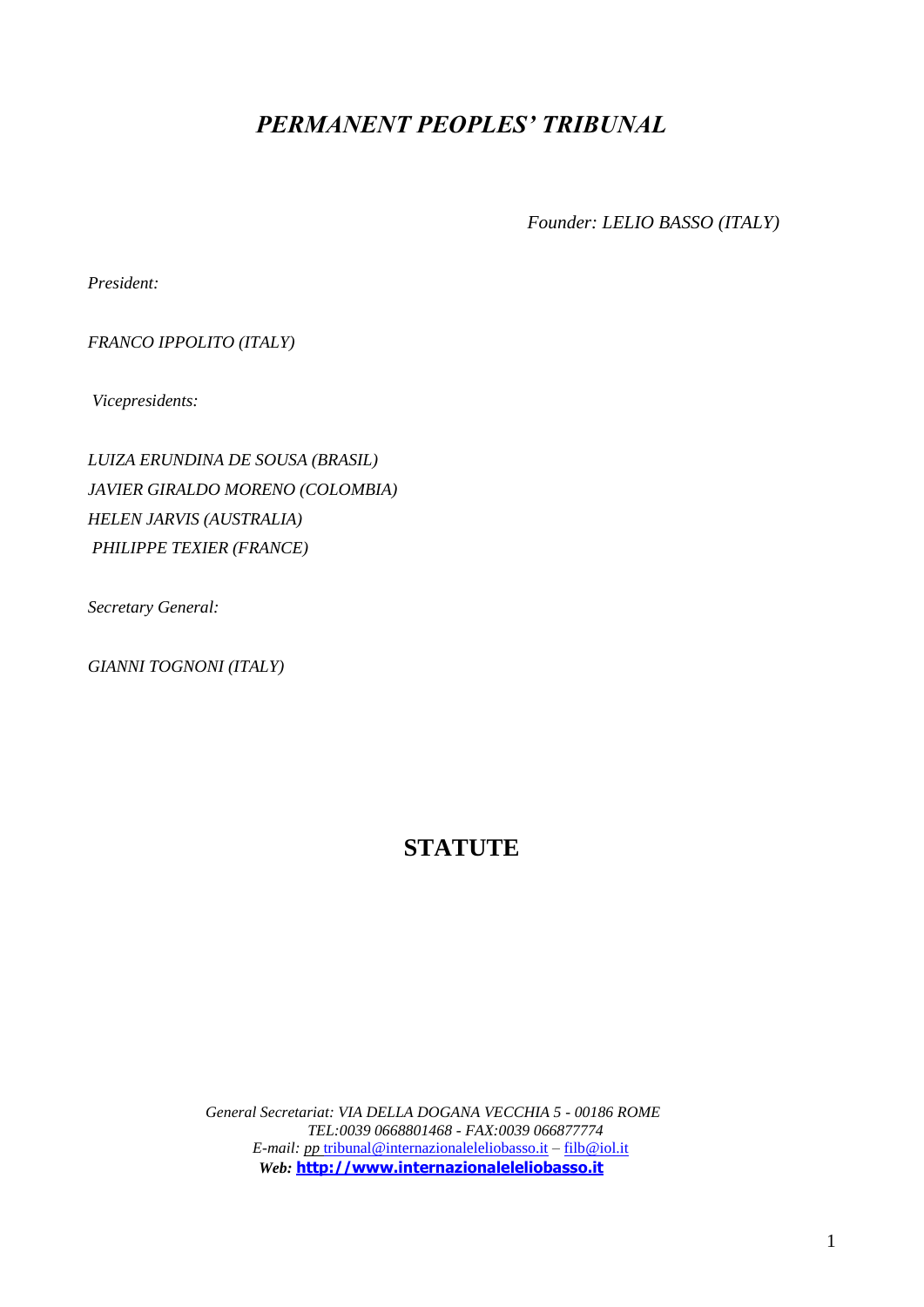#### **STATUTE**

#### **Preamble**

**Whereas** peoples are ever more exposed to flagrant and systematic violations of their fundamental rights caused by military regimes, usually of a dictatorial nature, assuming power, and the ever greater influence of neo-colonialist groups and structures over vast areas of the world, and of political ideologies and practices which despise or disregard the requirements and the rights of peoples;

**Whereas** these violations or rules essential to the International community, particularly the crimes of apartheid, genocide, the imperialist and neo-colonialist exploitation of peoples and minorities, the systematic oppression of peoples and other human groups, are perpetrated while the international community is unable to prevent effectively such crimes and violations or put and end to them;

**Whereas** in particular the organs of the organized international community, when they have successfully elaborated principles and rules proclaiming the fundamental rights of peoples, have not been in a position to put these rules into practice, nor to ensure their effectiveness by the application of adequate sanctions or the formalities for reparation of damages inflicted, in particular through international mechanisms able to guarantee respect by governments and transnational companies or other colonial or neo-colonial groups;

**Whereas** it is equally necessary to analyze the economic, political and social causes of the crimes against peoples in relation to imperialism and neo-colonialism, as well as the consequences with regard to the violations of the rights of minorities and individuals;

**Whereas** until the progressive governments accept and set up international organisms, capable of bringing these phenomena to an end, it is up to enlightened political groups and advanced tradeunions, supported by world public opinion to create international structures to attract the attention of governments, political movements, trade-unions and world public opinion to the serious and systematic violations of the rights of peoples and, in connection with these violations, those of the rights of minorities and individuals, as well as to their economic, political and social causes.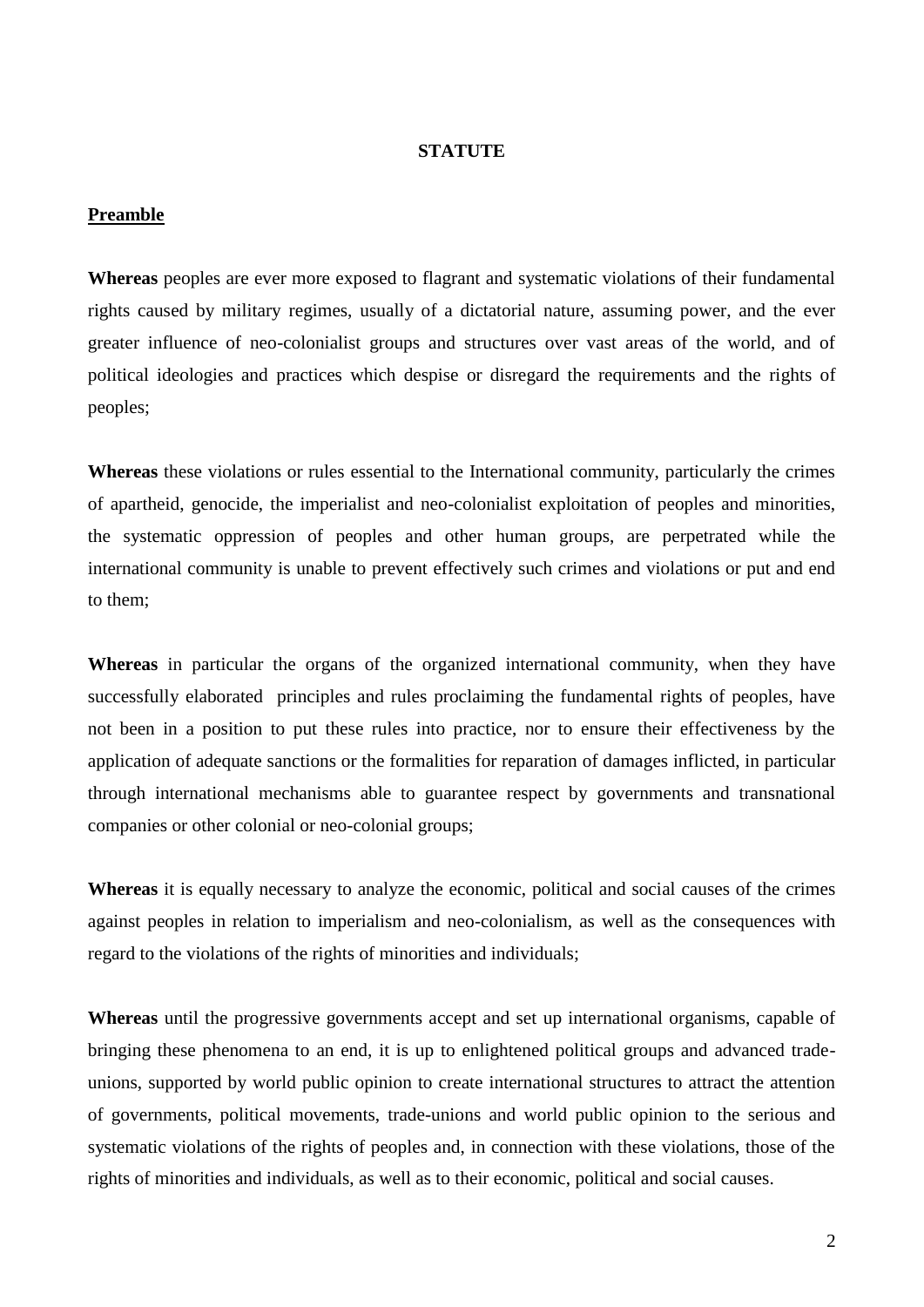The Lelio Basso International Foundation for the Rights and Liberation of Peoples decides to create a Permanent Peoples' Tribunal with the following **Statute**:

# **THE TRIBUNAL'S COMPETENCE AND FUNCTION**

#### **Article 1**

The Tribunal's competence extends to serious and systematic violations of the rights of peoples, whether committed by States, by authorities other than States, or by private groups or organizations, also, if required, to the personal responsibility of their authors, according to the Nuremberg principles.

In particular, the Tribunal is competent to give judgements on any international crime, specifically on crimes against peace and humanity, any infringement of the fundamental rights of peoples and minorities, grave and systematic violations of the rights and freedoms of individuals, as stated in the legal sources indicated in Article 2.

The Tribunal is not competent to give judgements in cases of single violations of the rights of an individual, except when related to a violation of the law of peoples.

#### **Article 2**

The Tribunal's mission is to promote universal and effective respect for the fundamental rights of peoples by determining whether these rights have been violated, by examining the causes of such infringements, and by pointing out to world public opinion the authors or these violations.

The Tribunal applies the international principles of jus cogens as expression of the universal juridical conscience and in particular the Nuremberg principles, as well as the Convention for the prevention and repression of the crime of genocide; it adopts the Algiers Declaration on the fundamental rights of Peoples and applies the basic instruments of the United Nations, in particular the Universal Declaration and the International Covenants on Human Rights, the Declaration on Friendly Relations between States, the General Assembly resolutions on decolonization and the new international order, notably the Charter of the economic rights and duties of States.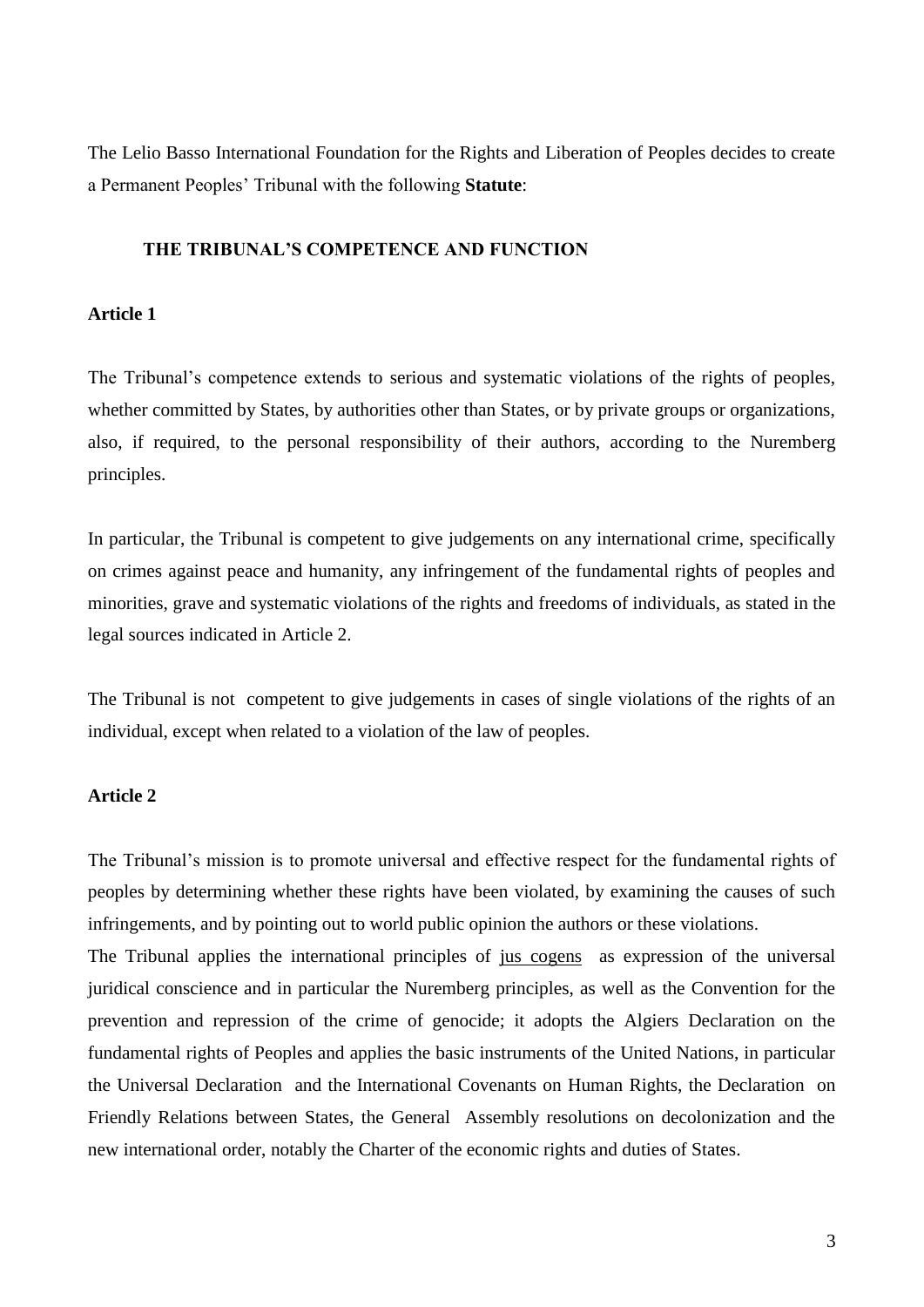The Tribunal also applies any other international, universal or regional instrument which aims at developing, making known and expanding the scope of texts which refer to the rights of peoples

# **Article 3**

Any government, any international governmental or non-governmental organization, any national liberation movement, political group, trade-union or group of people can present an application to the Tribunal regarding the violation of a fundamental right, as proclaimed in the legal instruments indicated in article 2.

#### **Article 4**

The Tribunal can give advisory opinions on any question within its competence at the request of those same peoples and groups.

# **Article 5**

The Presidency Committee of the Tribunal can proceed to investigate or study any international situation which leads to violations of the fundamental rights of peoples and minorities, or serious or systematic infringements of the rights and liberties of minorities and individuals.

#### **Article 6**

- 1. The Tribunal should be composed of not less than 30 or more than 75 members. Those are nominated by the Council of the International Foundation for the Rights and Liberation of Peoples.
- 2. The members of the Tribunal as well as the Secretary-General must be held in the highest consideration and have the qualifications required for the exercise of the highest legal functions, or else be eminent scholars, jurisconsults, political or religious personalities, of recognized integrity and competence.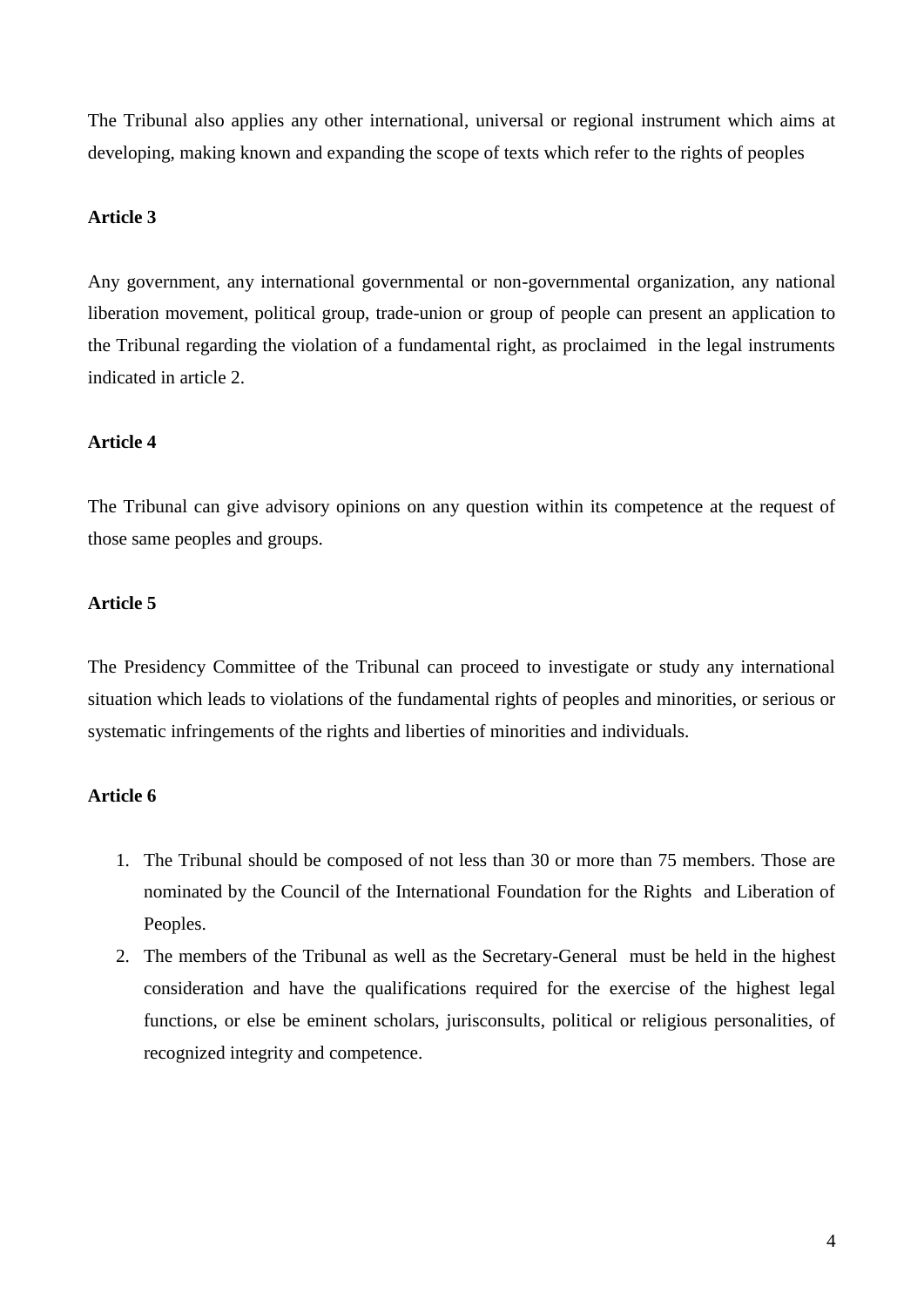#### **Article 7**

- 1. The members of the Tribunal are nominated for a period of three years. Their mandate can be renewed.
- 2. The members of the Tribunal can only be dismissed if they have ceased to fulfil one of the required conditions. The decision is taken by the Council of the Foundation with a majority of two thirds of the members present, on the advice of the members of the Tribunal. A decision to dismiss a member of the Tribunal can only be taken by a majority of two thirds of the members present or represented.
- 3. The members of the Tribunal elect a President and two vice-Presidents for three years, who constitute the Tribunal's Presidency Committee.

# **Article 8**

- 1. The Presidency Committee nominates 11 judges for every session of the Tribunal relative to a case or group of cases, who will sit to judge the case or cases presented to the Tribunal.
- 2. The judges sitting for a specific session elect the session's President.

#### **Article 9**

When the Tribunal is overloaded, and only in urgent cases, the Presidency Committee can constitute one or more chambers, each consisting of seven judges, to examine particular groups of cases.

#### **PROCEDURE**

# **Article 10**

1. A Secretariat will be set up for the Tribunal, to be administered by a Secretary-General and a Vice-Secretary-General, assisted by three Assistant Secretaries-General, nominated by the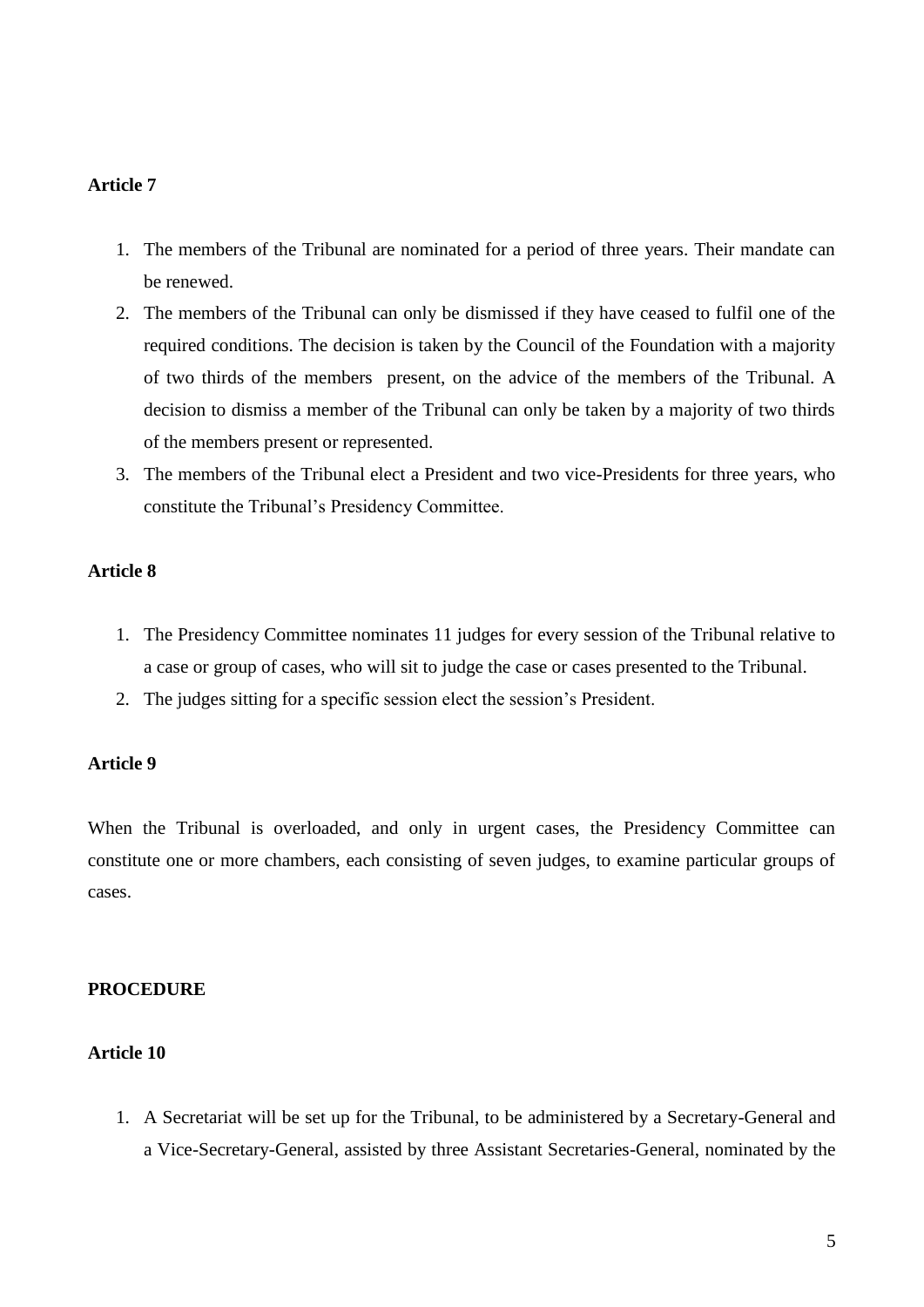Foundation Council, at the suggestion of the Tribunal. The members of the Secretariat must be people of recognized integrity and attested competence.

2. The Secretariat can request the opinion of any experts it chooses to call.

#### **Article 11**

In particular the General Secretariat carries out the following functions:

- 1. Registers all requests addressed to the Tribunal.
- 2. Reports to the Presidency Committee on any registered requests, in particular on the facts alleged in each request and the international instruments referred to.

#### **Article 12**

In view of the report made by the Secretariat and the elements which it has brought together, the Presidency Committee decides whether to file and dispose of the request or whether to submit it to the Tribunal. In this last case it nominates one or more reporters who need not necessarily be members of the Tribunal.

The reporter or reporters proceed, with the assistance of the Secretariat, to the documentation of the case, with the following tasks:

- to bring together all elements of proof for and against, summoning witnesses
- to be at the disposal of the Tribunal to facilitate the verification and evaluation of the authenticity and veracity of the facts and proofs
- to enlighten the Tribunal on the applicable legal norms.

Every decision to file and dispose a request is communicated to the members of the Tribunal who can, should any new element arise, ask that the case be reconsidered.

This faculty can only be exercised once.

#### **Article 13**

The Presidency Committee prepares each year an annual report for the Council of the Foundation in which it lists all the cases submitted to it, giving the reasons for which these have been declared admissible or not, or manifestly unfounded, or have been filed and disposed of.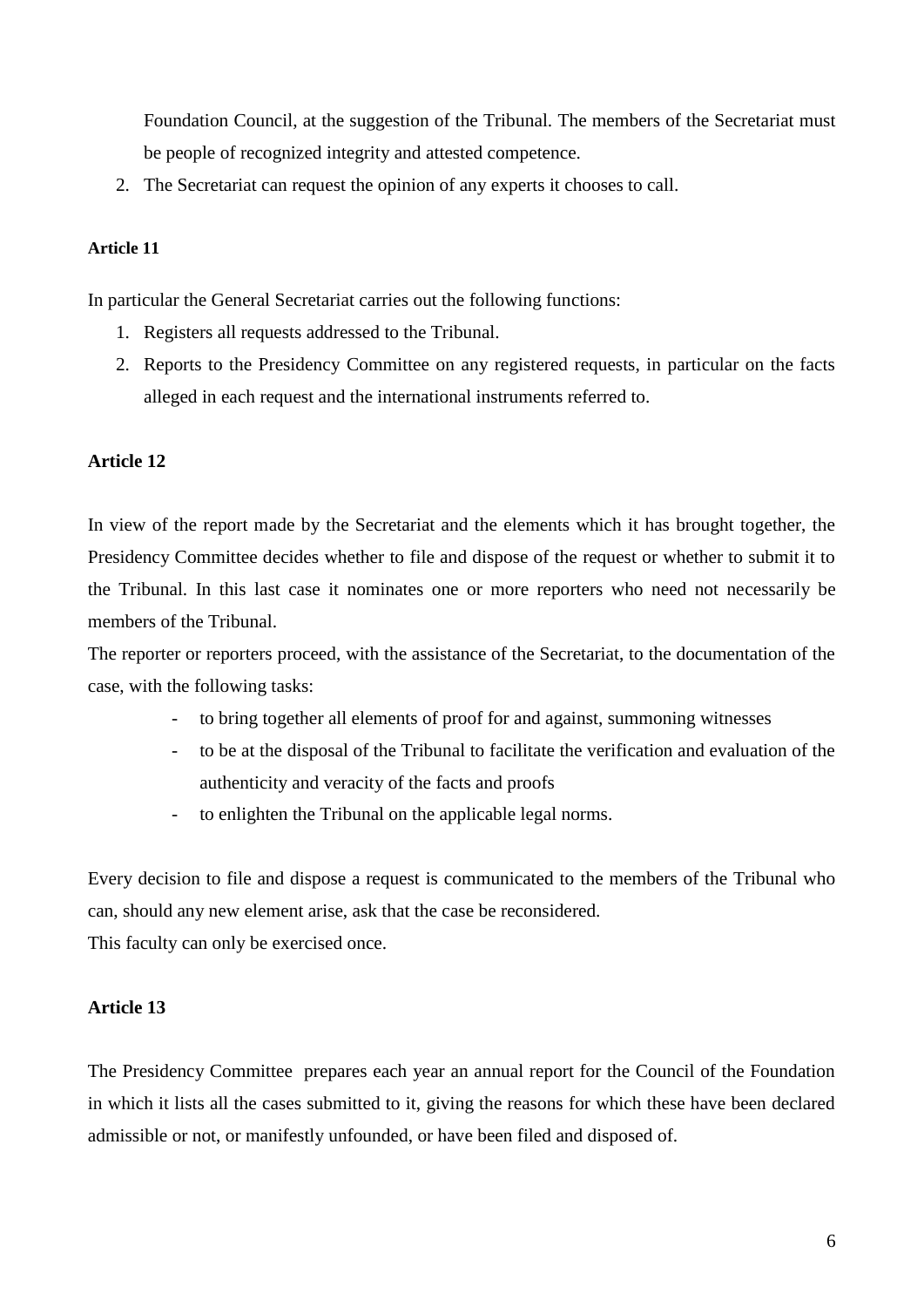#### **Article 14**

As soon as a request has been declared admissible the Presidency Committee tries to obtain the cooperation of the government, authority or private group being accused, and gives these ample possibility for submitting proofs and evidence.

#### **Article 15**

Any government, authority or private group which is being accused will be informed of the plaints or requests brought against it as soon as they have been declared admissible by the presidency Committee, or a decision been made to bring an action against it. Participation will be possible at every stage of the proceedings. Even if there were a refusal to recognize the Tribunal's competence every relevant act of the trial will be duly communicated.

# **Article 16**

The Presidency Committee can nominate either a member of the Tribunal or someone from outside to be a special reporter, in charge of bringing together any information, proof or documentary evidence which can be advanced in favour of the accused Party, if this Party has decided not to participate in the debate.

This special reporter will take part in the debates and, in an advisory capacity, in the deliberation concerning the case.

#### **Article 17**

- 1. If the Tribunal considers it will be useful to the cause of promoting respect for the fundamental rights of peoples, minorities and individuals it can put itself at the disposal of the interested parties with the aim of reaching an agreement on the question.
- 2. If the Tribunal is successful in obtaining a settlement acceptable to the interested parties, inspired by respect for the relevant international instruments, it should prepare a report giving a brief account of the facts and the solution adopted.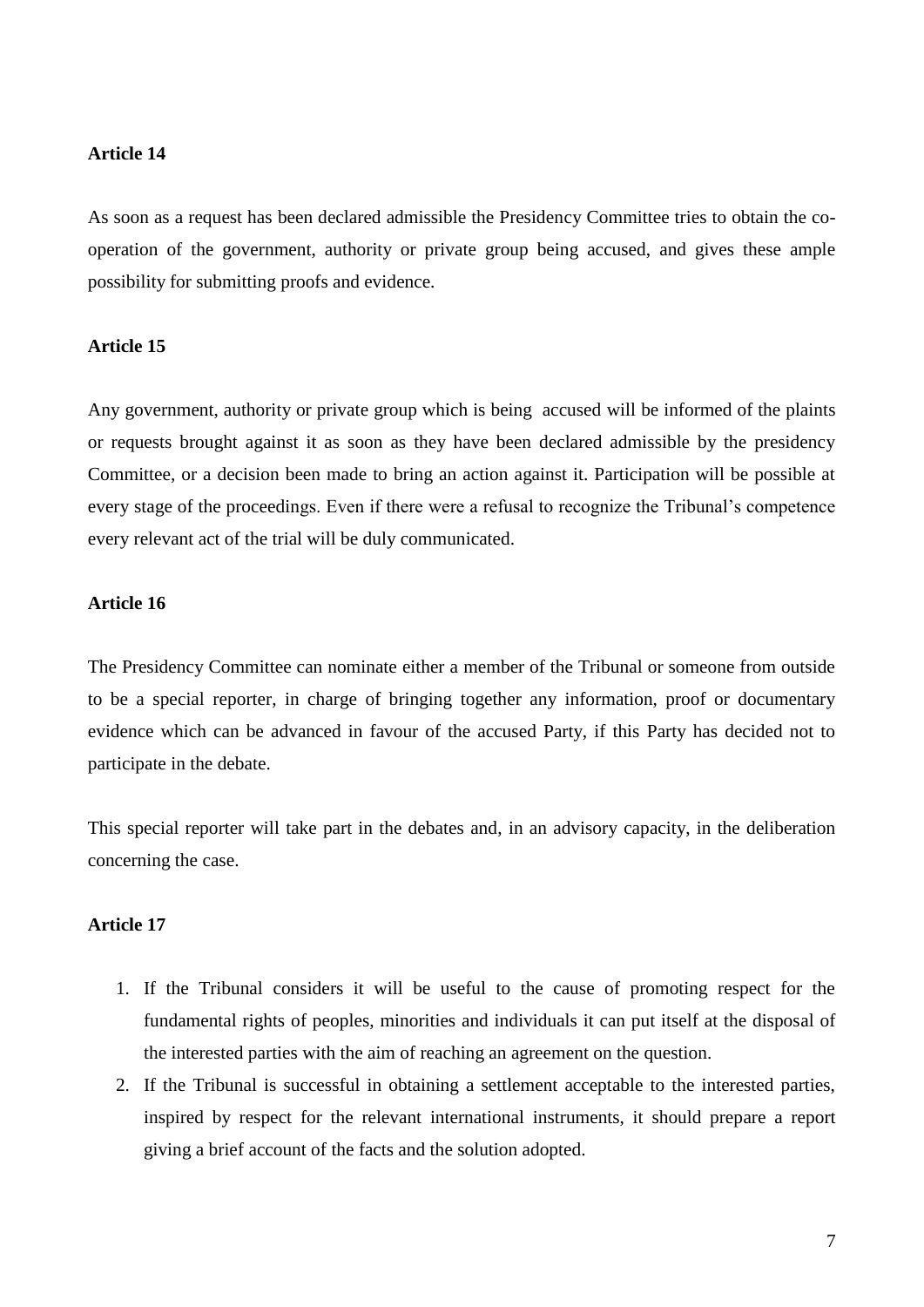3. The Tribunal decides what action should follow the report, with the aim of promoting respect for the fundamental rights of peoples, minorities and individuals.

# **Article 18**

The sessions of the Tribunal and the sittings of the Court are public. The deliberations of the Tribunal are held in the deliberation room. Members of the Tribunal nominated as reporters cannot participate in deliberations concerning the cases which they have investigated.

#### **Article 19**

The Tribunal is validly composed with a quorum of 7 members in the cases set out in Article 8, and of 5 members in those cases set out in Article 9.

The decisions and advisory opinions are given with an absolute majority of the members present. Should there be no majority, the vote of the President of the Session or of the Chamber will be decisive.

No member of the Tribunal can be represented, not even by another member of the Tribunal. In so far as the clauses set out in Article 7, paragraphs 2 and 3, and Article 10, paragraph 1, are concerned members of the Tribunal can be represented by another member. No member can hold more than one proxy.

# **Article 20**

The Tribunal's judgements are definitive.These and the other decisions of the Tribunal will be communicated to the interested parties, to the Secretary-General of the United Nations, to other interested international organizations, to Governments and the press.

# **Article 21**

The Tribunal will establish rules to determine its method of work and procedure.